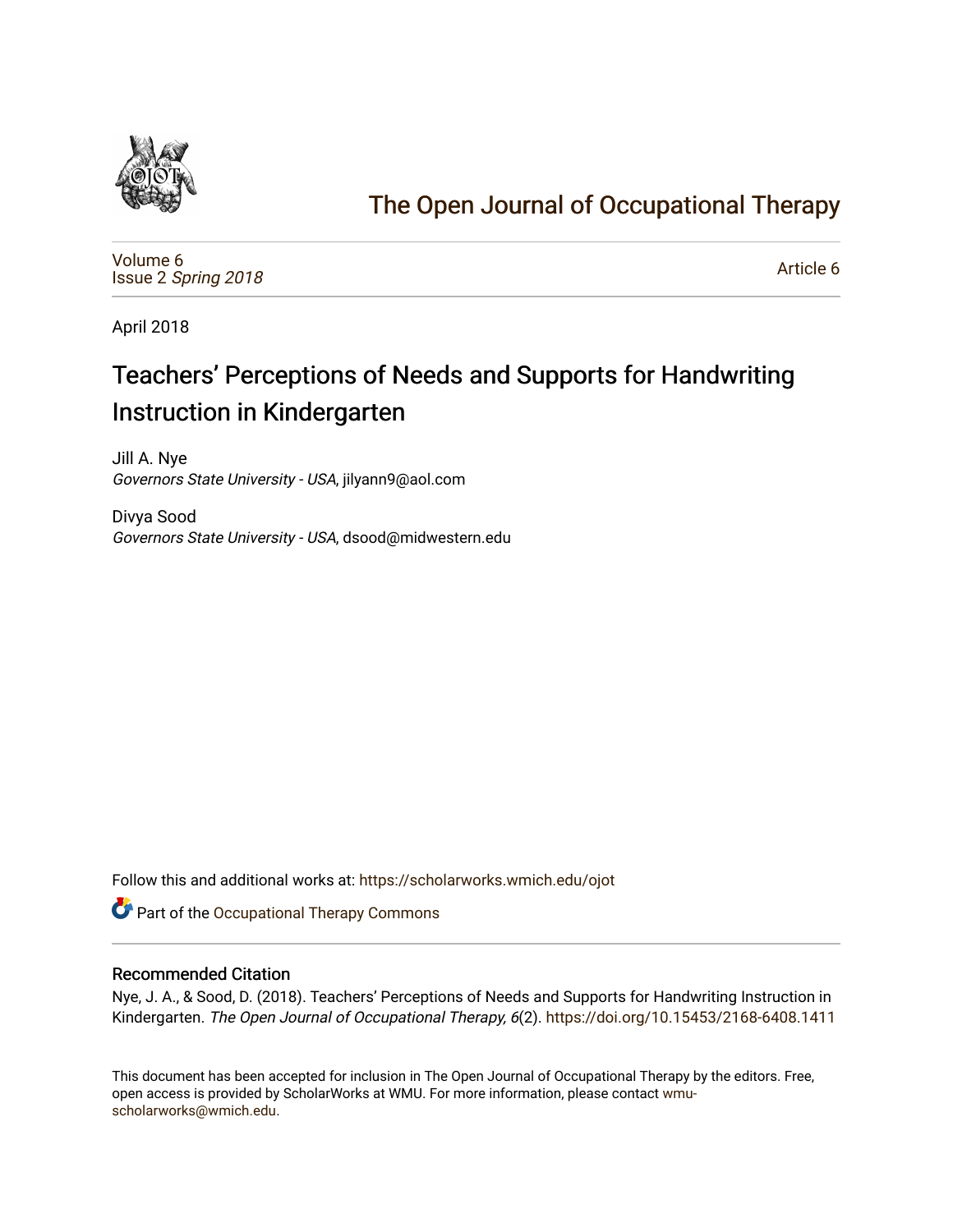## Teachers' Perceptions of Needs and Supports for Handwriting Instruction in Kindergarten

#### **Abstract**

Background: This study was designed to explore the perceived needs of kindergarten teachers as well as the supports they require in preparing children for success in the area of handwriting.

Methods: A phenomenological research design was used and nine kindergarten teachers employed at four elementary schools in a school district in Illinois participated in the study. Semi-structured interviews were completed to discuss the perceptions of teachers related to challenges they face and the supports they require in promoting the occupational task of handwriting among the children in their classrooms.

Results: The results from this pilot study revealed that overall the teachers felt that the lack of a curriculum and formalized training impacted their teaching practices related to handwriting instruction.

Conclusion: The teachers stated that gaps in their knowledge base relating to developmental progression, the ability to assist struggling students, an awareness of strategies to use, and the IEP process contributed to their challenges in teaching handwriting to kindergarten students.

#### Keywords

handwriting, foundational skills, needs, at-risk students

#### Cover Page Footnote

The first author completed this study as part of the Capstone requirement for the Doctor of Occupational Therapy at Governors State University. The authors have no conflicts of interest to disclose.

## Credentials Display

Jill Ann Nye, DrOT, OTR/L Divya Sood, OTD, OTR/L

Copyright transfer agreements are not obtained by The Open Journal of Occupational Therapy (OJOT). Reprint permission for this Applied Research should be obtained from the corresponding author(s). Click [here](https://scholarworks.wmich.edu/ojot/policies.html#rights) to view our open access statement regarding user rights and distribution of this Applied Research.

DOI: 10.15453/2168-6408.1411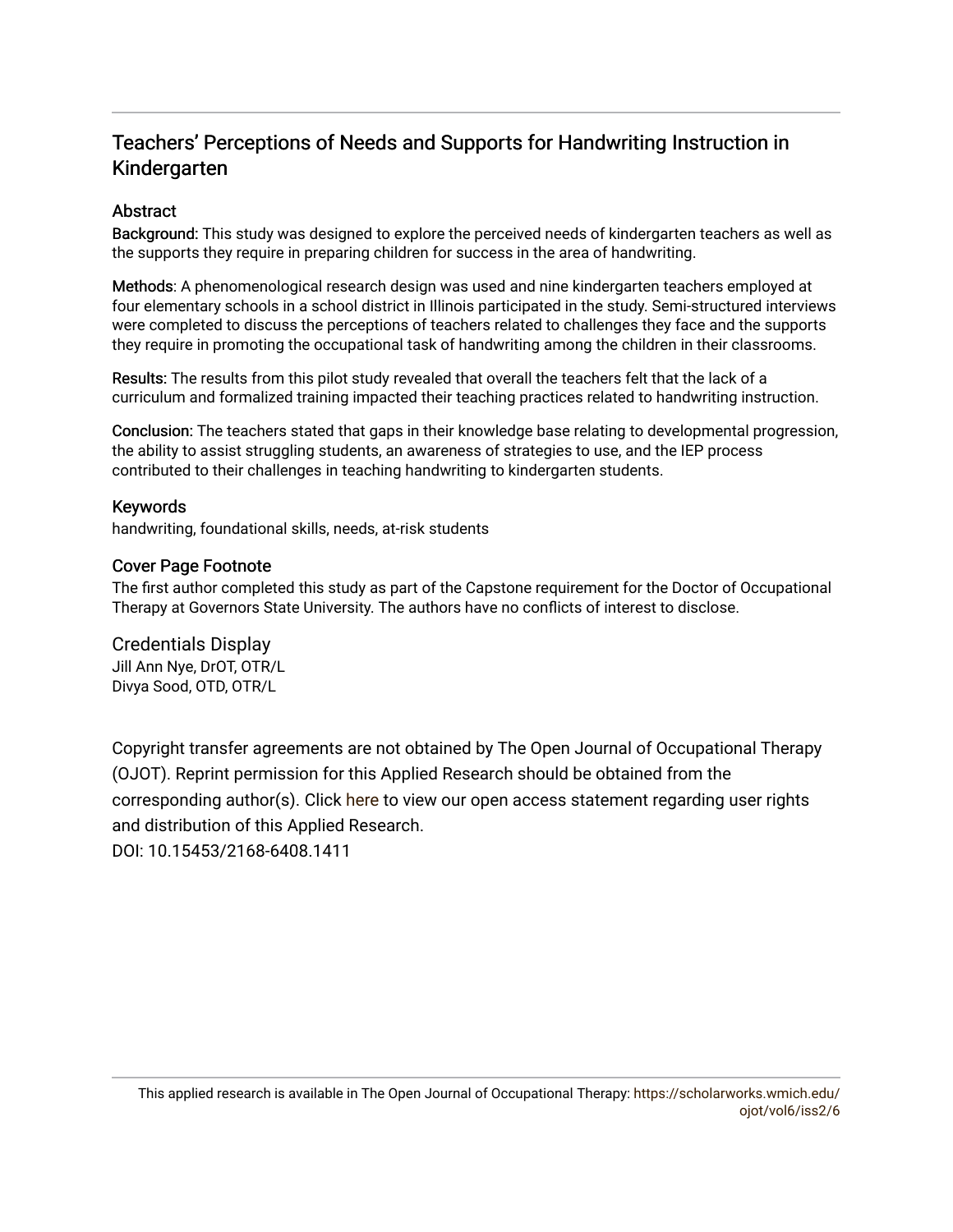In the U.S. school system, handwriting difficulties are a frequent reason for referral to occupational therapy (Benson, Szucs, & Mejasic, 2016). Studies of writing readiness indicate that children do not have the necessary foundational skills for handwriting until they reach the latter part of kindergarten (Daly, Kelley, & Krauss, 2003; Marr, Windsor, & Cermak, 2001; Ohl et al., 2013; Weil & Cunningham Amundson, 1994). Because of increasing academic demands, kindergarteners are often expected to begin the handwriting process early in their kindergarten year. Further, many schools do not have a formal handwriting program that provides structure and follows a developmental progression for skill acquisition (Schlagal, 2014; Troia & Graham, 2003).

Handwriting is a critical component in a child's education. The lack of adequate fine motor and visual perceptual skills can negatively impact the acquisition of handwriting skills as well as have far-reaching consequences in terms of academic success and self-esteem (Feder & Majnemer, 2007; Sharp & Titus, 2016). Students must be proficient in handwriting to produce an acceptable amount of written work to successfully meet the standards of the curriculum and the teacher (Donoghue, 1975; Lamme, 1979; Marr et al., 2001; Tseng & Chow, 2000; Weil & Cunningham Amundson, 1994). This need provides the rationale for accelerating the acquisition of handwriting skills.

Factors both intrinsic and extrinsic to the student impact the acquisition of handwriting skills (van der Merwe, Smit, & Vlok, 2011). Several factors intrinsic to the child are identified in the literature and include visual motor integration, posture, strength, balance, motor control, and an understanding of spatial temporal concepts (Amundson & Weil, 1996; Datchuk, 2015; Marr et al., 2001; Olathe District Schools, 2012; "The Development of Pre-Printing," 2002; Tseng & Chow, 2000; Weil & Cunningham Amundson, 1994). Factors extrinsic to the child include classroom factors, such as seating arrangement; organization of space; visual clutter; classroom noise; lighting; desk or chair height; and instructional factors, such as materials used; procedures; and structure and difficulty level of task (Feder & Majnemer, 2007; Landy & Burridge, 1999; van der Merwe et al., 2011).

#### **Teachers' Perspectives on Handwriting Instruction**

Research is emerging and up until 2012 there was little research regarding teaching handwriting to students at a young age; therefore, little is known about how handwriting is taught to young, developing writers (Asher, 2006; Dinehart, 2014; Graham et al., 2008). Graham et al. (2008) identified that the average amount of time spent on handwriting by primary grade teachers was 70 min per week or between 2 min to an hour per day on average. Instruction was typically taught to the whole class, and 61% of the respondents in the study reported using a commercial program to teach handwriting. The teachers reported using a number of procedures for teaching letter formations, and grading was reportedly informal or subjective with legibility noted as the predominant measure used. When asked about their own education relating to teaching handwriting, the teachers indicated a lack of confidence in this area (Graham et al., 2008).

Vander Hart, Fitzpatrick, and Cortesa (2010) conducted an in-depth case study that used several measures of handwriting curriculum and instructional practices in four kindergarten classrooms. The district used a commercial program for their reading curriculum during the daily literacy block. A handwriting curriculum was used on a weekly basis during the daily literacy block. The time allotted for handwriting instruction was 3.3 days per week and the instruction was embedded in the reading curriculum. The teachers reported spending on average 48 min per week on handwriting instruction. An additional 30- min handwriting instructional block was led by the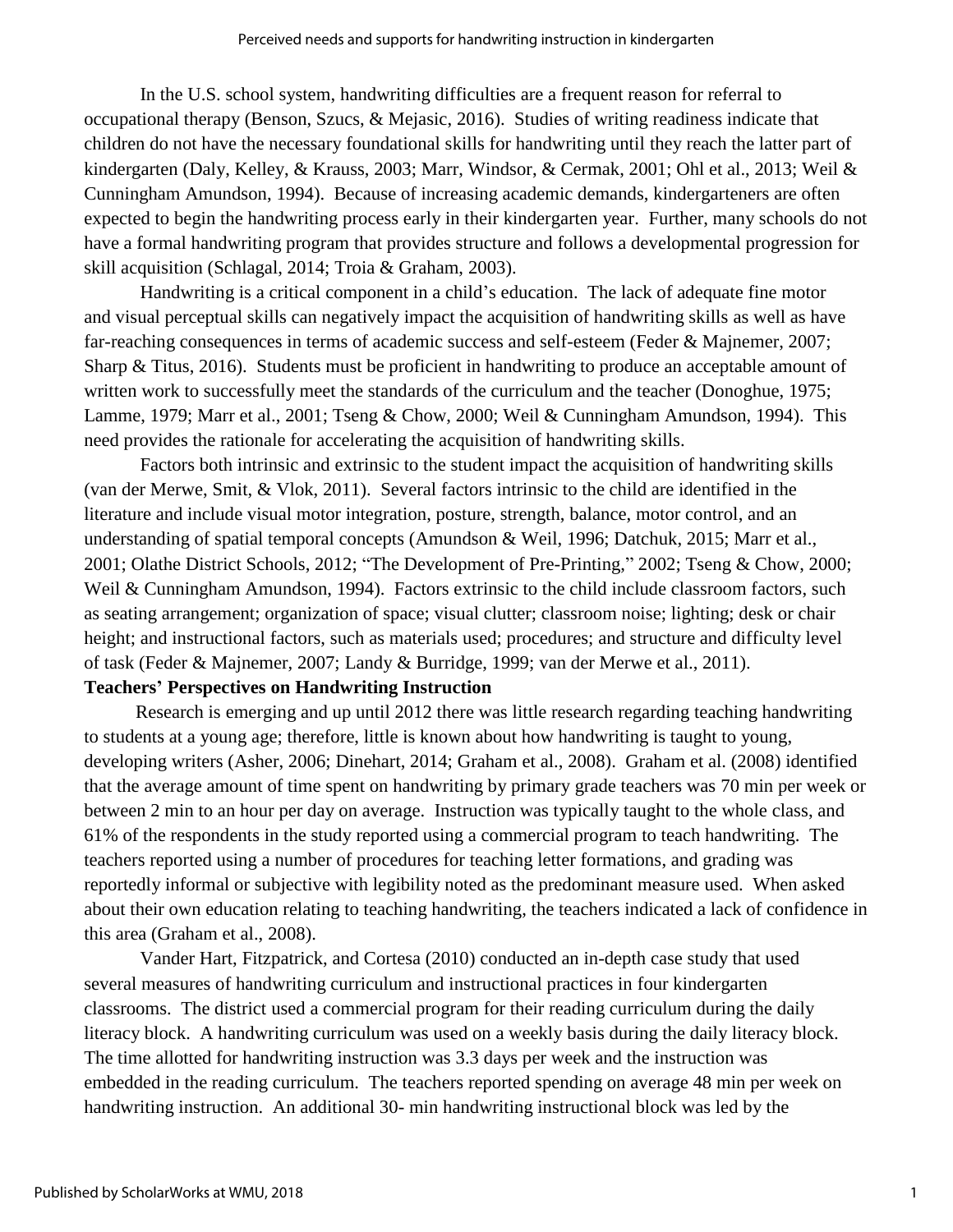occupational therapist (OT) on a weekly basis. The 30-min instructional block led by the OT was the only handwriting instruction specifically reflected in the classroom schedule (Vander Hart, Fitzpatrick, & Cortesa, 2010).

The results of the Vander Hart et al. (2010) study indicated that the reading curriculum and the handwriting curriculum were not aligned in terms of sequence of instruction of letter formations and rarely were the same letters being taught between the two programs. The teachers reported using some of the handwriting curriculum prompts during the reading curriculum literacy time block, which was also noted by the OT during classroom observations (Vander Hart et al., 2010). In addition, the pace of instruction was often different and therefore the rate of progression through the program was different between the schools. The teachers expressed frustration with these inconsistencies. Consistent with the findings of Graham et al. (2008), the teachers reported using a variety of methods to teach letter formations with assessments that were primarily subjective in nature. Writing samples were obtained to provide a means of objective measure. These samples were used to compare them to the teacher's assessment as reported on student report cards. Samples were scored according to handwriting speed, fluency, and legibility. In addition, letter recognition was tested using flash cards to present letter formations with scores obtained by calculating correct responses for each in percentages. The teachers reported either no training or informal training in handwriting instruction. As a result, they felt uncomfortable teaching handwriting (Vander Hart et al., 2010).

#### **Role of Occupational Therapy Related to Handwriting**

School-based OTs frequently are requested to remediate handwriting difficulties in the classroom (Asher, 2006; Chandler, 1994; Clark-Wentz, 1997; Vreeland, 1999). Although the primary responsibility for handwriting instruction rests on the classroom teacher, the OT is often the one who provides support to the teacher through identification and treatment of deficits that interfere with the acquisition of handwriting skills (American Occupational Therapy Association, 2011; Tseng & Cermak, 1993). The OT's role may include consulting with the teacher to view work samples, providing classroom observation to determine which performance components may be deficient, and assessing which deficits exist and to what extent (Amundson & Weil, 1996; Benson et al., 2016). To that end, OTs use their knowledge related to motor development, visual motor integration, visual perception, fine motor skills, hand-eye coordination, and sensory processing to assist in identifying deficit areas that may be impacting the acquisition of handwriting skills. Adaptive strategies that can be incorporated into the classroom may include slant boards, pencil grips, alternate seating, adaptive paper, the use of highlighting to identify the writing space or writing line, and environmental changes to reduce distractions or noise (Gerde, Foster, & Skibbe, 2014; Schneck & Amundson, 2009).

Collaborative consultation is a standard of practice in school-based occupational therapy that is emerging (Sayers, 2008; Villeneuve, 2009). Morris (2013) described collaborative consultation as a model "rich with promise for the profession in transition in school practice" (p. 3). Morris reiterates findings that practitioners should explore options for service delivery outside of the context of a pull-out model as the key to skill mastery, and that their generalization lies in practice in familiar contexts. Morris further encouraged school-based OTs to depart from the expert model of consultation and embrace the collaborative model of consultation as a means to provide service delivery in the context of the school day (Morris, 2013). This model of service delivery fits well with the mandates of the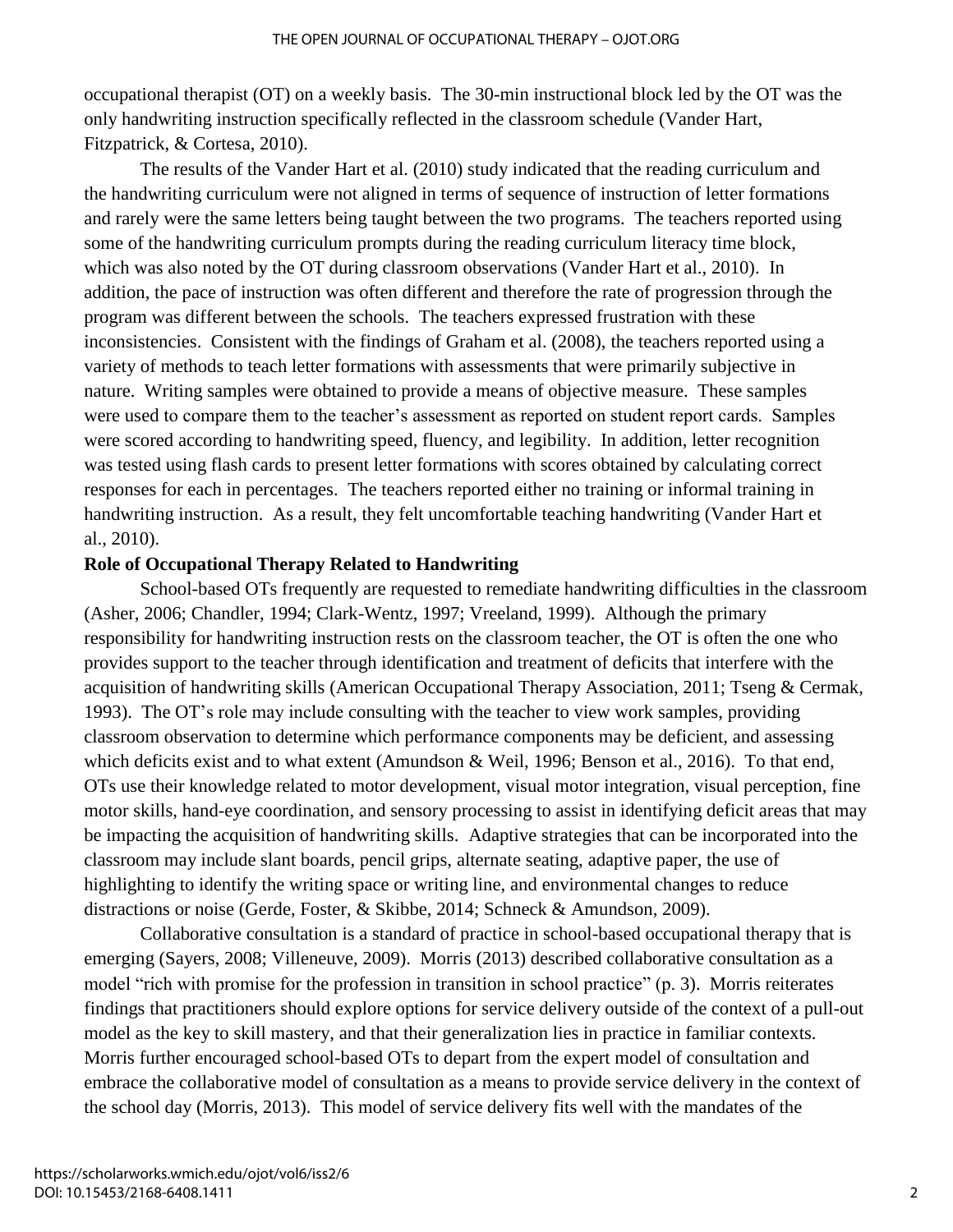Individuals with Disabilities Education Improvement Act of 2004 concerning the least restrictive environments.

The state of Illinois adopted the Common Core Standards as educational benchmarks for K through 12 in 1997. In June of 2010 the standards were revised and stricter standards were put into place for English-Language and Math ("Realizing Illinois," 2013). As a result, teachers are required to devote more time to instruction in these core subjects, thus leaving little time in the school day to develop the fine motor and visual motor skills necessary for success in handwriting, despite their preparedness to do so (Gallant, 2009). There is limited evidence that discusses the perceptions of teachers related to the challenges they face and the supports they require to promote the occupational task of handwriting among students in their classrooms.

### **Purpose of the Study**

The purpose of this phenomenological study was to explore the needs of kindergarten teachers and the supports they require when preparing children for success in the area of handwriting. This study was designed to answer the research questions:

1. What factors impede kindergarten teachers in facilitating handwriting skills among kindergarten children in their classrooms?

2. What supports do kindergarten teachers require to facilitate handwriting skills among kindergarten children in their classrooms?

#### **Method**

### **Research Design**

The overall study design used for this study was a qualitative phenomenological research design. Phenomenological studies are used to describe the "lived experiences" of several individuals in order to derive common meaning of a concept or phenomenon. The focus is on finding commonality among the participants. The data were collected by the researcher and a description of the experience was formulated for the group following the analysis. The resultant information described "what" the experience was as well as "how" it was experienced (Creswell, 2013). The format of open-ended questions during the interview process was considered an ideal means of capturing the lived experiences of the interviewees (Guest, Namey, & Mitchell, 2013). This type of research design was chosen because the researcher wanted to gain an understanding of the challenges that teachers faced and supports that they required to provide handwriting instruction in kindergarten. The researcher used the information to develop occupational therapy programming to meet the needs of the teachers and students in their classrooms.

#### **Description of Participants**

Participants were recruited from four elementary schools in a school district in Illinois. Kindergarten teachers who were employed full time, held current licensure in the state of Illinois, were willing to participate in the study, and signed a consent form were eligible for inclusion in this study. Teachers who were employed outside of the district and who taught early childhood or later were not eligible for inclusion in the study. Table 1 provides the participants' demographic information.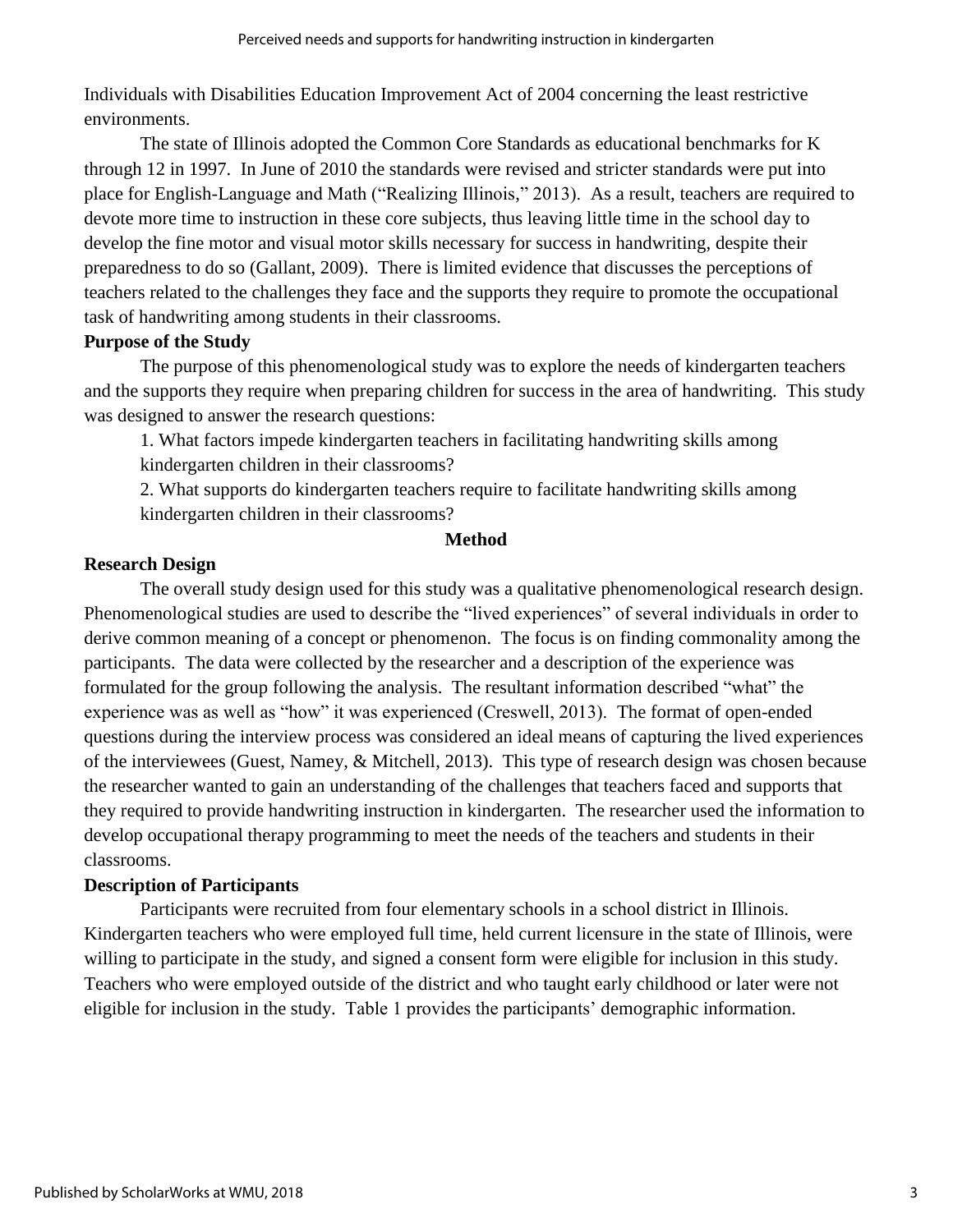| Gender $(\%)$                         |                         |
|---------------------------------------|-------------------------|
| Male                                  | $\theta$                |
| Female                                | 100%                    |
| Age-mean (Range 29-45 years)          | 33.3 years              |
| Degree $(\% )$                        |                         |
| <b>Bachelor of Arts</b>               | 22%                     |
| <b>Bachelor of Science</b>            | 78%                     |
| Master of Arts (Secondary Degree)     | 88%                     |
| Educational Major (%)                 |                         |
| <b>Elementary Education</b>           | 78%                     |
| Education                             | 22%                     |
| Years Teaching-mean (SD)              | 11 years $(SD = 5.28)$  |
| Years Teaching Kindergarten-mean (SD) | 9.5 years $(SD = 6.14)$ |
| Training in Handwriting Programs (%)  |                         |
| Formal                                | 11%                     |
| Informal                              | 56%                     |
| None                                  | 33%                     |

# **Table 1**

*Demographic Information*

## **Data Collection Method**

Data were collected through semi-structured interviews. This type of interview was chosen because it allowed for the emergence of other questions during the interviews that could add depth and richness to the interview process (see Table 2). All of the interviews were conducted by the first author of the study. Interviews were voice recorded for transcription. The first author transcribed the interviews verbatim.

## **Table 2**

*Interview Questions*

| According to you, what handwriting skills should a kindergarten student have?                          |
|--------------------------------------------------------------------------------------------------------|
| How do you promote the development of handwriting skills among kindergarten students? Can you          |
| provide examples?                                                                                      |
| What do you view as the challenges in providing handwriting instruction to your students? Can you      |
| provide examples?                                                                                      |
| How do you currently address those challenges? Can you provide examples?                               |
| What do you see as the "gaps" in your preparedness to teach handwriting?                               |
| What information would make you better prepared to teach handwriting?                                  |
| How do you currently access information regarding handwriting instruction?                             |
| Does your district currently use a handwriting curriculum? If so, which one?                           |
| Identify three areas that you would like further information on in order to provide handwriting        |
| instruction.                                                                                           |
| How do you evaluate a child's handwriting?                                                             |
| How do you currently assist struggling students in the area of handwriting? Can you provide examples?  |
| What do you think the role of occupational therapy is in handwriting instruction? How can occupational |
| therapy support you in your role of teaching handwriting?                                              |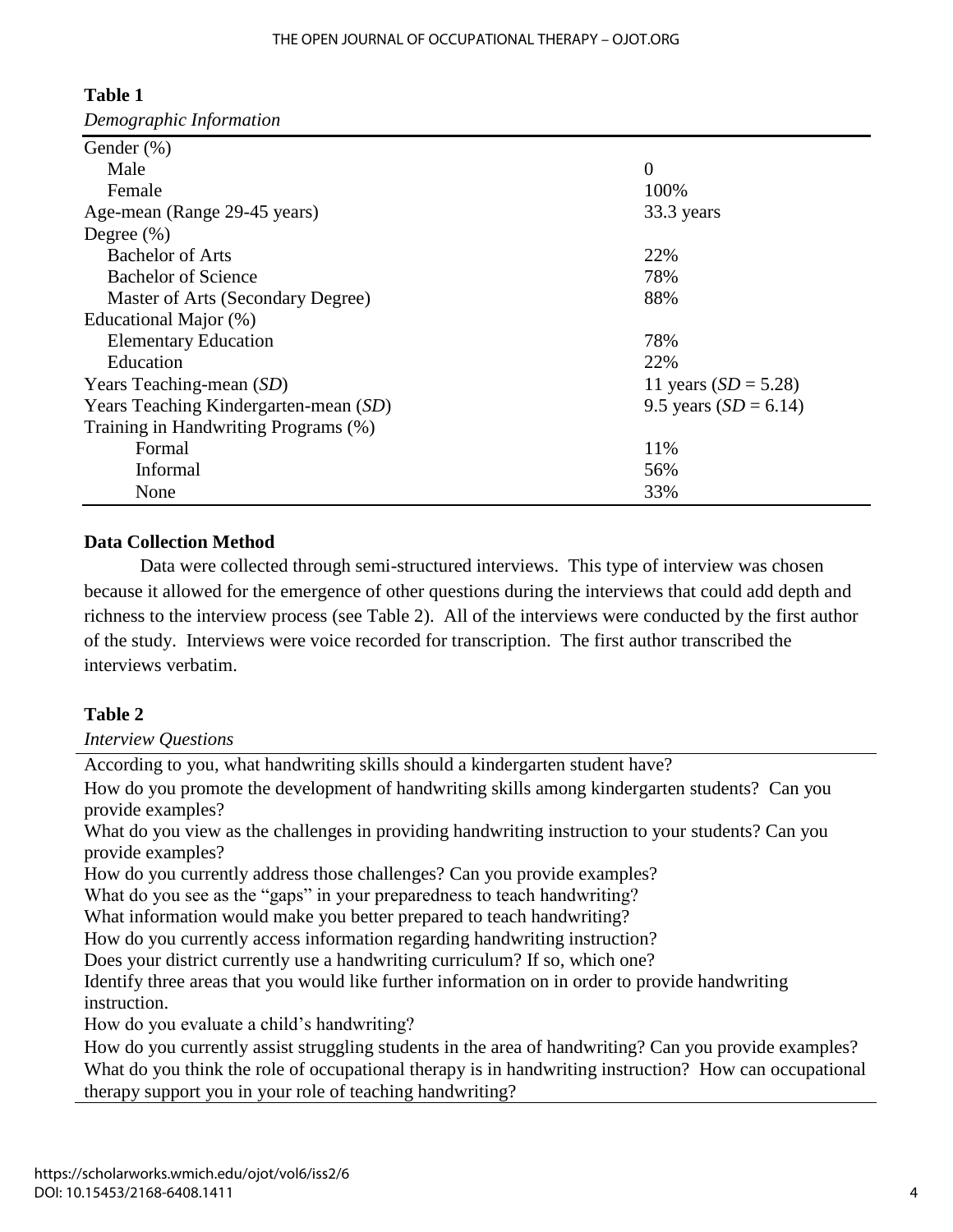## **Procedures**

Approval from the Institutional Review Board (IRB) was granted contingent on written approval from the local school district. The researcher procured the necessary documentation and the IRB granted final approval. The researcher then began the process of recruiting participants. Meetings with the potential participants were scheduled during which the purpose of the study was explained, objectives of the program were reviewed, and any questions that the participants had were answered. Following the meetings, consent was obtained from the participants who were willing and able to complete the study. Upon receipt of the signed informed consent forms, the semi-structured in-depth interviews began. Demographic information, including gender, age, degree, educational major, years in teaching, years teaching kindergarten, and training in handwriting programs, was collected from all of the participants. All of the interviews were audio recorded. Following completion of the interview process the recordings were transcribed by the first author of the study.

## **Data Analyses**

Data were analyzed following the process described by Miles and Huberman (1994). Data reduction began the first step in the analysis process in which the researcher completed multiple readings of the transcripts in order to "organize, manage, abstract, and retrieve" those parts of the data that were most meaningful to the research topic (Carpenter  $&$  Suto, 2008, p. 115). The data reduction phase required reading the transcripts from a literal, interpretive, and reflexive perspective. As part of this analysis, the researcher highlighted chunks of data that were felt to inform or to provide insight regarding the purpose of the research or the research questions. The highlighted data chunks were reviewed in order to derive meaning and determine their significance. According to Miles and Huberman (1994), prior understanding of the topic on the part of the researcher and the "conceptual framework developed in designing and implementing the research" is embedded in the decision as to what is considered significant and subsequently coded (as cited in Carpenter & Suto, 2008, p. 116).

In the second step, data chunks were coded or indexed to identify common meanings. Codes were generally a word or phrase that enabled the researcher to cluster data quickly according to concepts or ideas and formulate categories. In the third step the researcher identified relationships between the codes that were formulated in Step 2. Concept mapping and matrices were used in this step to show the relationship in a visual format. During this step, codes were discarded or renamed and categories were reformed or subdivided. Themes were developed following completion of the qualitative analysis process.

## **Methods of Validation**

Several steps were taken to increase the rigor of the research study. Data analysis was completed by the first author independently through reading and review of transcripts that were transcribed verbatim. The researcher completed member check by providing each of the participants a copy of the transcribed interviews to ensure accuracy of quotes and derive meaning for the purposes of coding. The researcher met individually with the participants to review any changes and clarify meaning prior to developing codes. Of the nine participants, three responded in order to provide clarification of a response. Verbatim quotes were used to support the identification of the themes. Key words were documented in response to each of the interview questions in order to derive commonality. The key words were grouped and assigned a code. Initially, the researcher identified 10 codes. The interpretation of the data was checked by the second author of the study and codes and themes were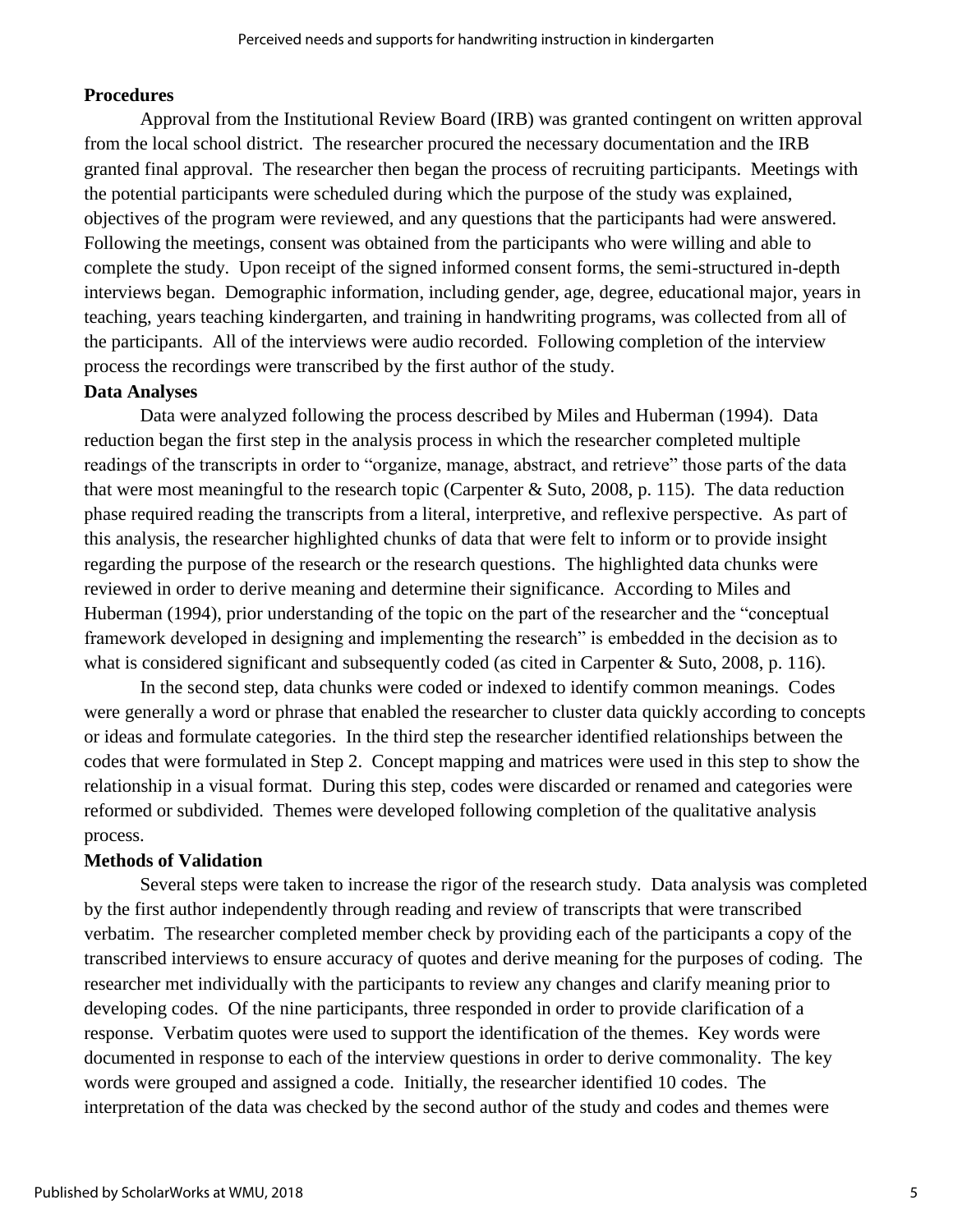confirmed or discarded or renamed. Following review by the second researcher it was determined that there were five codes that could be combined, which resulted in five themes. During the process of data analysis an audit trail along with a detailed coding document was maintained.

#### **Results**

Data were analyzed in order to answer the research questions. Following data analysis, five themes were identified (see Figure 1). The identified themes are presented in order of importance to the teacher participants.



*Figure 1*. Identified themes.

## **Theme 1: Foundational Skills Necessary for Handwriting in Kindergarten**

The participants identified several foundational skills that a kindergarten student should have in relation to preparedness for handwriting. The identified skills included demonstration of a functional grasp pattern; spatial organization, including knowledge of concepts such as top, bottom, and middle to correctly place letter formations on the writing line and appropriately size the formations; recognition of both upper and lower case letters; and the ability to complete letter formations correctly. For example, P2 stated, "They should have exposure with letters coming in and exposure to writing them; using correct formation because we move fairly quickly onto using those letters to write words."

## **Theme 2: Challenges Related to Teaching Handwriting**

The participants identified two significant challenges that they faced in relation to handwriting instruction: the lack of a curriculum relating to handwriting and the lack of time. The participants cited that the lack of a curriculum had a major impact on their ability to provide handwriting instruction to their students. In addition, they cited a lack of consistency across the district, with some schools using Zaner Bloser and others using "piecemeal" approaches that incorporate components of several programs. The participants felt that the lack of a formal curriculum further impeded their ability to provide effective instruction to their students because, as P3 stated, "it's hard [be]cause we really don't have a set curriculum of what we're supposed to do and how we're supposed to teach handwriting."

The second challenge that was most discussed was time, specifically the lack of time. Limited time was compounded by the fact that in this district kindergarten was a half-day program; therefore, time constraints were felt to be more significant. P7 expressed, "The challenge right now is not enough time."

Additional challenges discussed were the lack of resources, the lack of guidance, decreased access to occupational therapy, and correcting established bad habits. The teachers cited that in terms of resources, they access information from the Internet. Some of the participants stated they access information through "Teachers Pay Teachers," talking with colleagues, and use of old resources or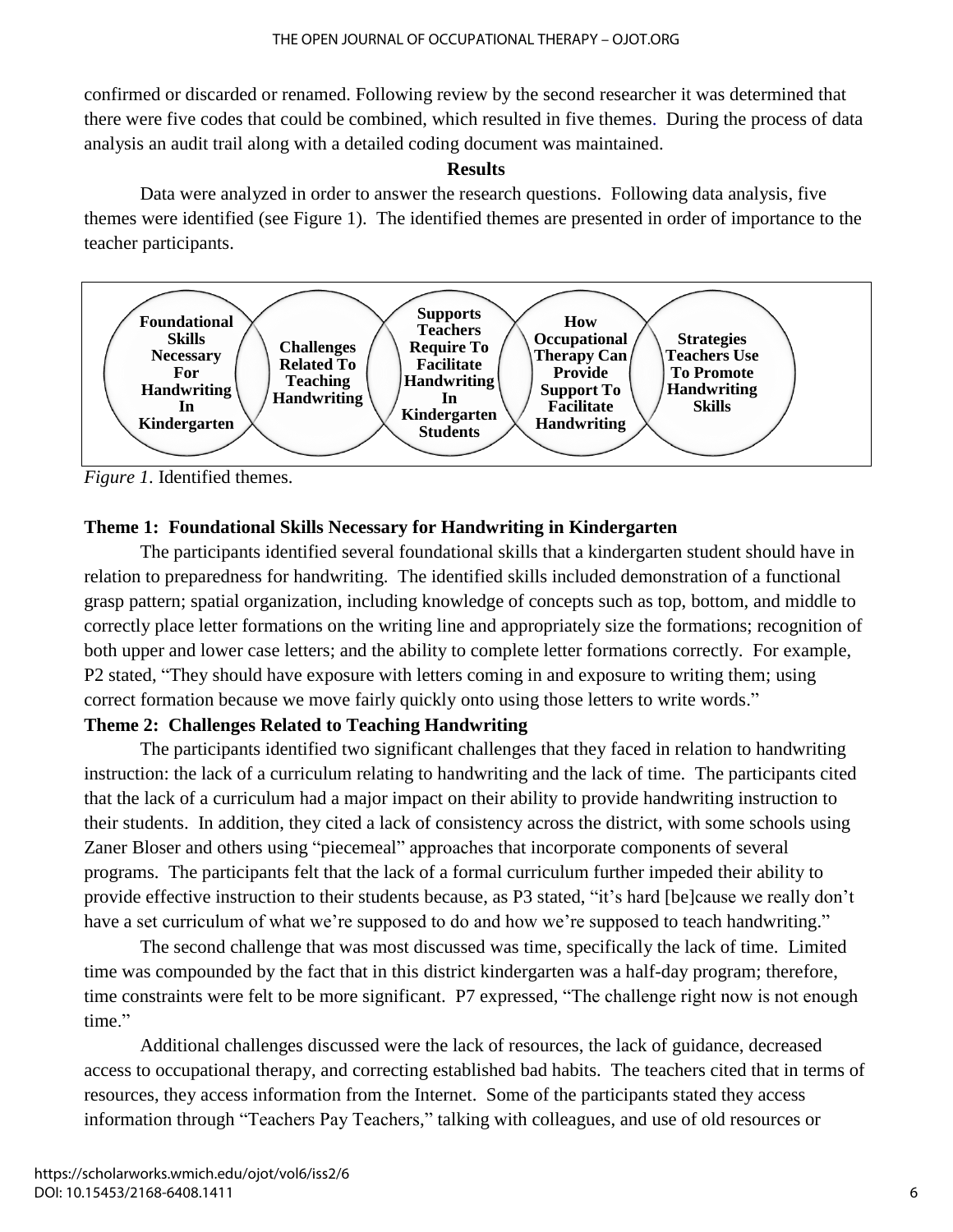"piecemeal" information. In addition, they related that they lacked guidance in terms of teaching handwriting, stating, "It's hard when we don't have really a curriculum for it." Another responded, "We really don't have, like, a set, you know, curriculum of what we're supposed to do and how we're supposed to teach handwriting."

Access to occupational therapy was felt to be limited due to "packed schedules" and previously mentioned time constraints as well as the IEP process. P9 stated, "I don't understand how the process works; why it's difficult to get services for children that need help."

The participants felt that development of incorrect pencil grasp as well as how letter formations are initiated were significant challenges. P1 stated, "Many children, even by age 5 . . . habits have already formed . . . especially grasp" and further stated, "It's really difficult to have them break those bad habits."

## **Theme 3: Supports Teachers Require to Facilitate Handwriting in Kindergarten Students**

The participants reiterated the need for a handwriting curriculum in the district. In addition, the participants indicated that formal training would be beneficial to supporting the needs of their students. The participants wanted to further enhance their knowledge on acquisition of developmental skills as well as how to identify handwriting-related concerns. P3 indicated a desire for more information regarding "what is age appropriate" and "what are all kindergarteners supposed to achieve at that age." P4 indicated that she would like "more of a background about developmentally how handwriting should come in" and "the progression related to acquisition of handwriting skills."

Six of the participants discussed that it would be beneficial to have consultation with an OT in the classroom who can monitor handwriting instruction, provide guidance, and address classroom strategies, including how to incorporate play to assist struggling students. Two of the participants specifically recommended that the OT meet with the teachers to provide guidance and an overview of handwriting in terms of how children progress developmentally. P3 stated, "Seeing a lesson being taught one-on-one or to a class would be beneficial in order to have being exposed to more."

The participants indicated that although they used a variety of means to access information relating to handwriting instruction with evidenced-based practice in the forefront of education, they would, as P1 stated, like more specific information regarding research-based handwriting programs that produce "actual benefits" and are "proven to be effective."

## **Theme 4: How Occupational Therapy Can Provide Support to Facilitate Handwriting**

In response to the question "How can occupational therapy support you in your role of teaching handwriting?" 100% of the participants indicated that collaboration, co-teaching, push-in, or guidance with an OT was desired. P2 stated, "I think you have a better grasp . . . a different perspective . . . comes from more of a whole child type of perspective."

The teachers requested more support in the classroom, meaning they would like to see occupational therapy playing a more active role in handwriting instruction through informal training (e.g., lunch and learn opportunities, group instruction, and experience working as a team). For example, P3 requested that an OT "model a handwriting lesson" so that the teachers could "really see."

All of the participants identified that occupational therapists collaborating with and coaching teachers would be beneficial. P4 and P5 indicated that this could be provided through the OT observing during handwriting lessons and providing feedback to the teacher to guide them in their instructional practices. P6 indicated that this "information…is so valuable." The teachers also indicated that they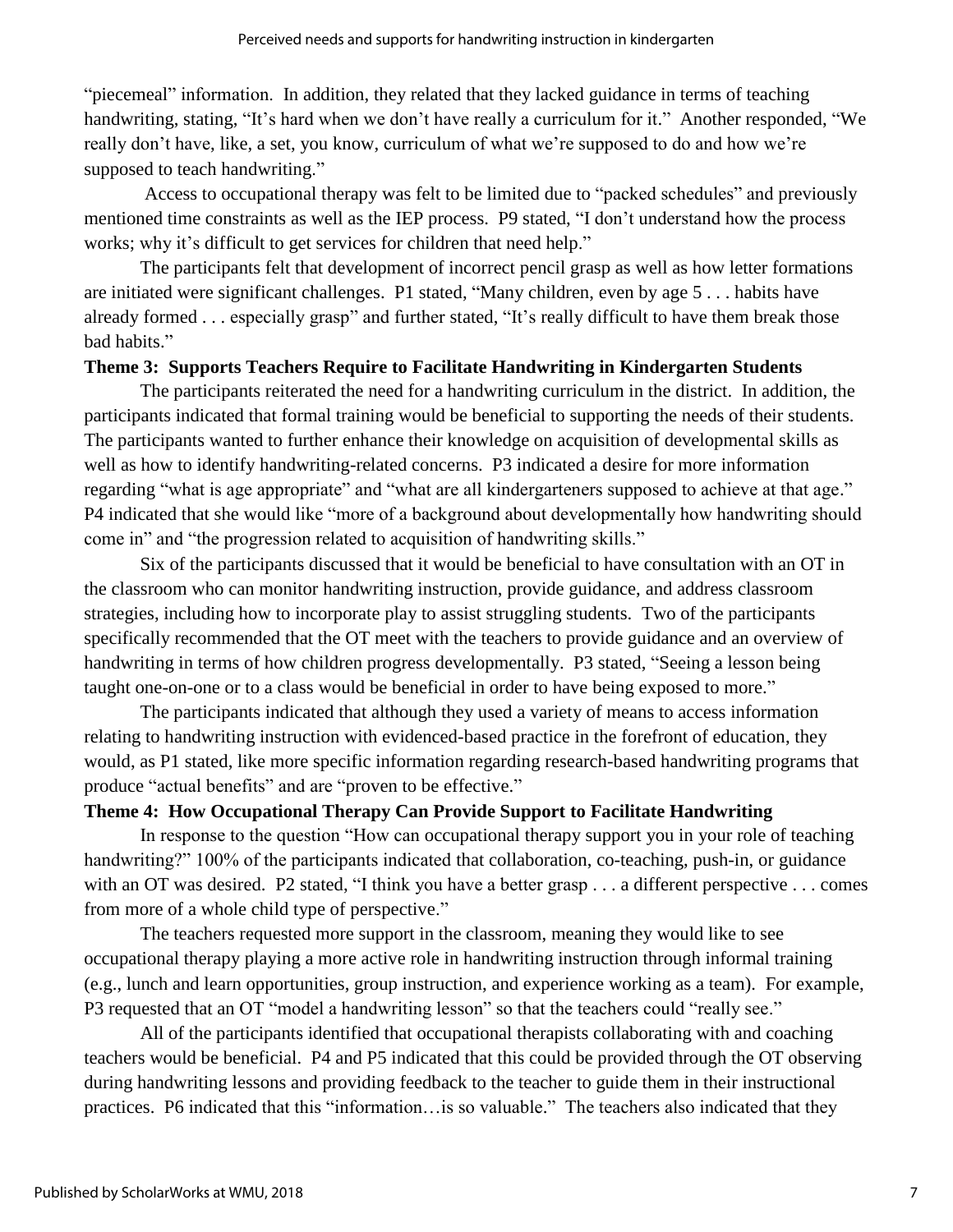would find the input beneficial to "make sure" that they are "doing it right." Lastly, the teachers identified input from the OT regarding the embedding of activities in the curriculum to promote the development of fine motor skills.

#### **Theme 5: Strategies Teachers Use to Promote Handwriting Skills**

The participants discussed several strategies they use when providing handwriting instruction to their students. All of the teachers stated a variety of methods that they used when instructing their students, including practice; review; consultation with an OT; modeling; structured learning activities, such as the use of commercially available handwriting program components; cues; parental and home involvement; highlighting of formations and visual supports; pacing and modifications; RtI programming; hand-over-hand; and use of assistive tools for grasp. In addition, the participants stated that they often incorporated use of activities designed to foster development of foundational skills that may not be adequately developed.

#### **Discussion**

The current study focused on identifying barriers faced by kindergarten teachers in facilitating handwriting skills among kindergarten children in their classrooms and the supports they require to facilitate handwriting skills in their classrooms. The identified barriers directly correlated to the perceived supports cited by the participants. There were four important findings from this study. **Finding 1: Lack of Handwriting Curriculum and Need for Training**

The results from this pilot study revealed that overall the teachers felt that the lack of a curriculum and formalized training impacted their teaching practices related to handwriting instruction. These results support a prior study by Graham et al. (2008), which stated that of 169 participants completing a national survey relating to handwriting instruction, only 12% felt that they had been adequately prepared to teach handwriting. In addition, in the current study teachers stated that gaps in their knowledge base relating to developmental progression, ability to assist struggling students, awareness of strategies to use, and the IEP process contributed to their challenges in teaching handwriting to kindergarten students. They identified time as one of the biggest challenges along with the lack of a curriculum. The participants indicated that they would like to have a curriculum that included "formal" training. They specifically requested that the OT provide the training along with education related to foundational skills via "lunch and learn," in-service, modeling of lessons, and ongoing consultation and problem solving meetings. This recommendation further supports findings from the Graham et al. (2008) study.

#### **Finding 2: Access to Occupational Therapy Services**

Another area of need appeared to be access to information regarding handwriting instruction and the availability of occupational therapy services. Occupational therapy services were considered an asset; and yet, due to time constraints on both the OTs and the teachers, this was felt to be an area where occupational therapy was not being used as effectively as it could be. Gerde et al. (2014) discuss the fact that OTs are "uniquely qualified to be key point people" (p. 1) in the writing development of young children and suggested that an OT has the opportunity to become an integral member of the literacy education team through his or her "expertise in writing development and strategies to support writing with the general education teacher" (p. 14). Findings from a study by Benson et al. (2016) reiterated that teachers wanted more availability of occupational therapy services. In the current study the teachers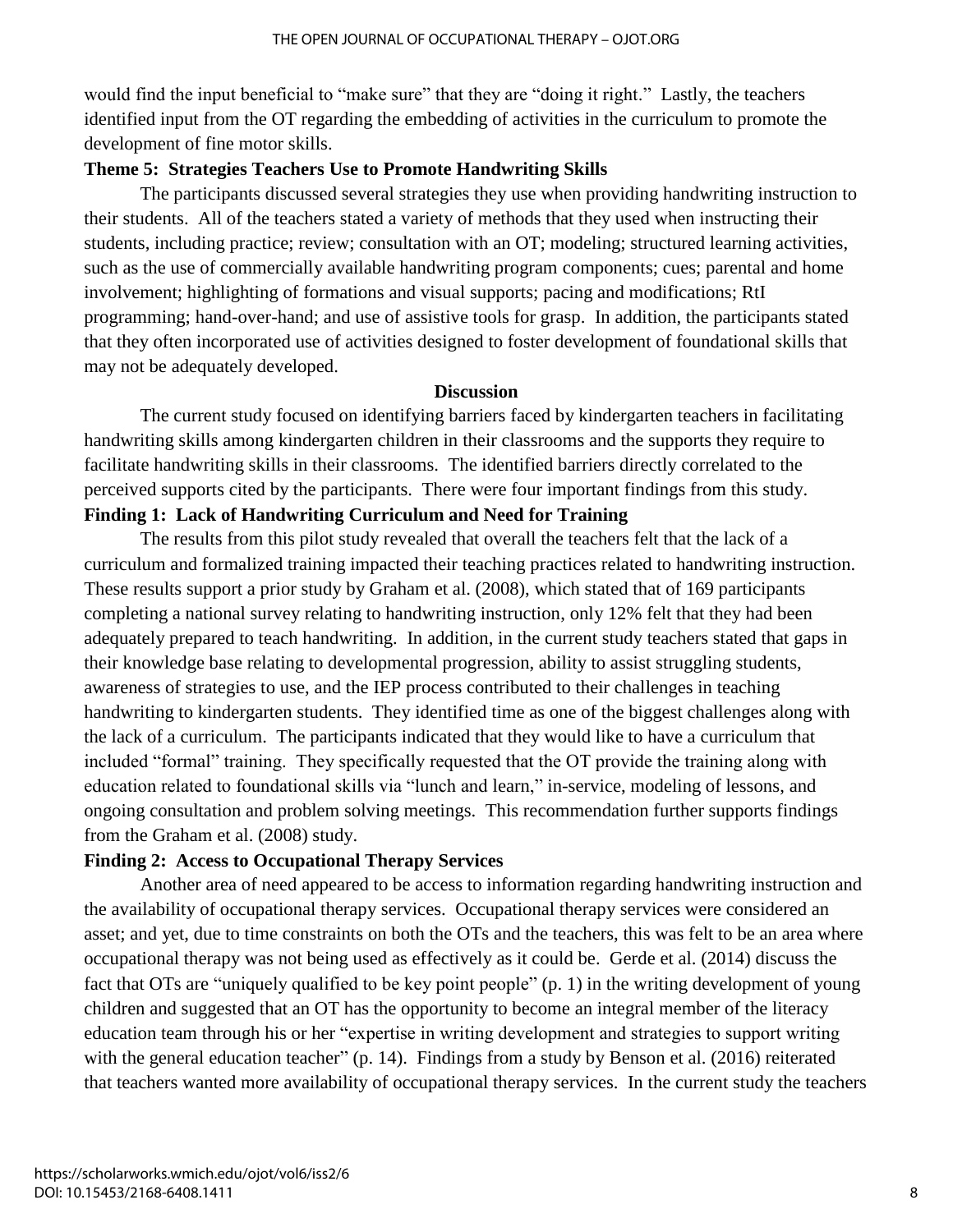specifically indicated that they wanted more professional development in the areas relating to foundational skills (motor development, visual perception, etc.).

## **Finding 3: Teacher Training in Handwriting Assessment**

The teachers indicated that grading handwriting was subjective and informal. Overall, the participants indicated that the evaluation of skills in the area of handwriting was inconsistent, at best. The participants referenced the approach of comparing students to each other; individual progress monitoring; grouping of kids according to skill levels; looking at the foundational skills (grasp, letter formations); spatial organization of the writing, including spacing between and within words; placement of formations on the writing line; and overall legibility. These findings are also consistent with the findings of previous studies that indicated teachers use subjective assessments, often noting spacing and legibility and selecting students' "best handwriting" for display (Graham et al., 2008, p. 60). Vander Hart et al. (2010) cited speed and legibility of writing tasks, such as alphabet writing and copying, as measures used for report card grading. These studies indicated that spacing and legibility were components of their assessments; however, they reported that assessments were subjective in nature. In the current study the teacher participants indicated that they wanted to complete more objective assessments supported by evidenced-based criteria and developmental and age expectations.

## **Finding 4: A Need to Create a Collaborative Service Delivery Model to Address Handwriting Concerns among Kindergarten Students**

The findings from this study lead the authors to discuss the need to develop a collaborative service delivery model in which an OT serves as a coach to the teachers. The International Coach Federation (ICF; http://www.coachfederation.org) developed a definition that would encompass all types of coaching (e.g., executive, leadership, life). Their aim was to establish standards for coaching, maintain those standards, and advance the practice of coaching (Rush & Sheldon, 2011). The ICF defines coaching as an ongoing relationship which focuses on coaches taking action toward the realization of their visions, goals or desires. Coaching uses a process of inquiry and personal discovery to build the coachee's level of awareness and responsibility and provides the coachee with structure, support, and feedback. (as cited in Rush & Sheldon, 2011, p. 3)

A potential coaching model can include observations of teachers during handwriting instruction with follow-up discussions to provide feedback relating to instructional practices; education relating to factors impacting skill acquisition, including child factors and environmental factors; guided practice and modeling of lessons; collaboration to develop strategies to assist struggling students; and opportunity for reflection both from the coach and the coachee.

## **Limitations of the Study and Future Direction**

This study was completed in one school district with a small sample of kindergarten teachers. The study was completed in one geographical area of the Midwest and may not be representative of teacher perspectives in other areas of the US or the state of Illinois in general. Increasing the sample size and expanding the geographical area may assist in identifying trends in teacher perspectives relating to their preparedness to teach handwriting to young writers. In the future, the authors want to develop a collaborative model to support teachers to enhance their teaching practices related to handwriting using the principles of coaching.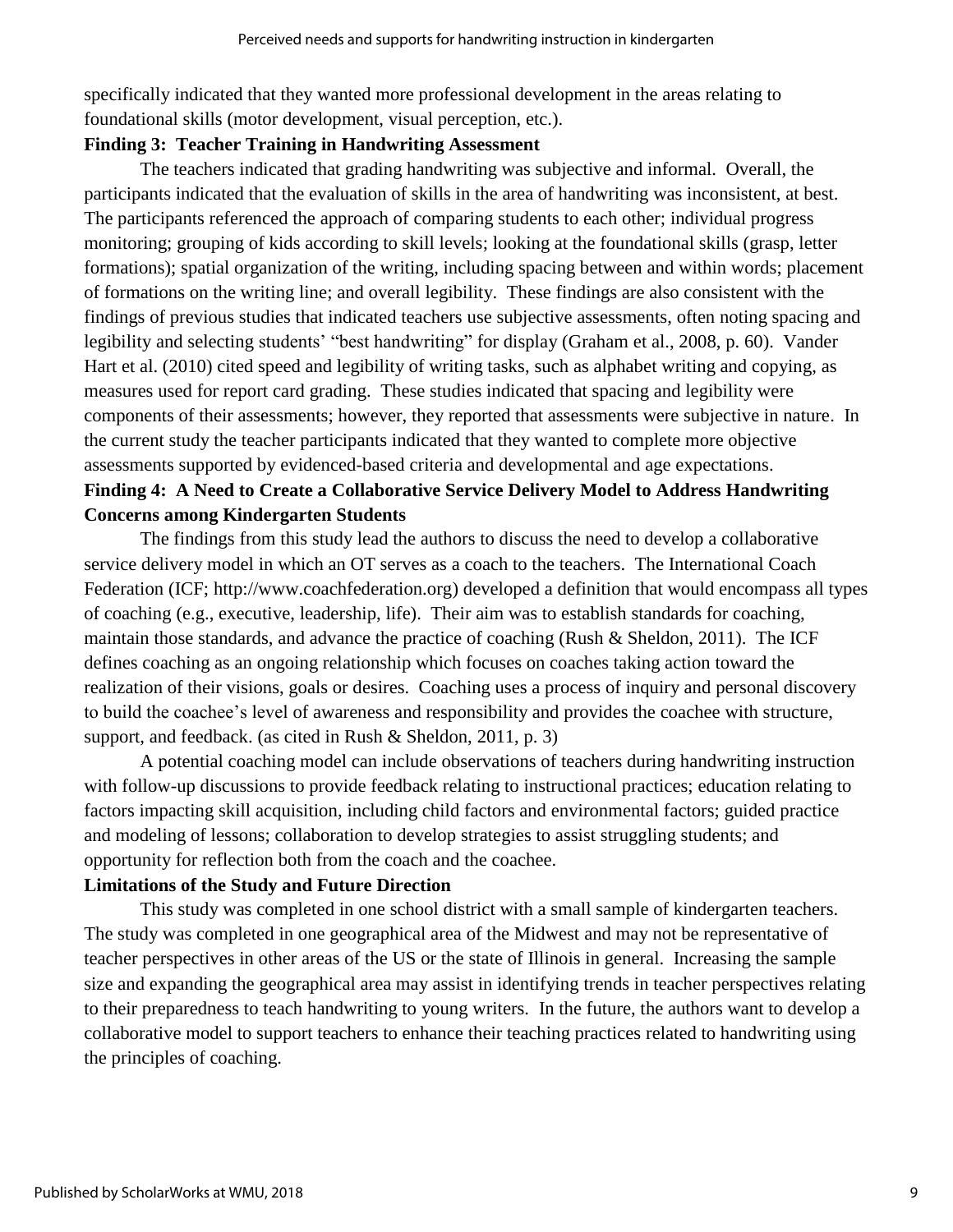## **Implications for Practice**

The findings from this pilot study present a potential shift in the role of occupational therapy in school-based practice. OTs should consider working with teachers to provide input and education related to topics relevant to handwriting instruction. In addition, OTs should assist the teachers to develop a "toolbox" of strategies to assist students who are struggling with handwriting.

The findings from the present study highlight the need for OTs to serve as coaches for the teachers. The purpose of coaching, according to Rush and Shelden (2011), is to acknowledge the existing body of knowledge and practices being used as well as potentially enhance that knowledge while facilitating the coachee to engage in a continual process of self-reflection and learning. This fosters a collaborative relationship with individual teachers, and it tailors the program to meet individual needs. Through this collaborative relationship one builds on existing knowledge and allows for an open dialogue between the OTs and teachers to best meet the needs of the students in their classrooms.

Coaching presents a unique combination of education, observation, and collaboration. Studies support inclusion of an OT in the classroom setting, as it benefits the entire class (Campbell, Missiuna, Rivard, & Pollack, 2012). OTs can use this approach to identify areas of concern and evaluate "what works" through the collaborative process. The use of coaching is a viable process in the development of a different type of service delivery model in the context of school-based practice. To begin such a process, OTs need to reflect on how they facilitate best practices in their individual setting and how they best meet the diverse needs of the students they service.

#### **Conclusion**

The results from this study provided insight into the challenges that kindergarten teachers face in teaching handwriting to their students. This study may foster collaboration between OTs and teachers for program development to meet the identified needs. OTs have a unique skill set that can contribute to the development of writing skills in young children. The participants of this study indicated that they wanted and needed support from an OT to meet the challenges they face when providing handwriting instruction in their kindergarten classrooms.

With the changing climate in the school environment, empowering the teachers and fostering a "partnership" between occupational therapy and educators will only serve to benefit the students, thus giving them skills that will foster self-esteem and success throughout their academic careers.

*Jill Ann Nye, DrOT, OTR/L, Homer Consolidated School District 33C, Illinois Divya Sood, OTD, OTR/L, Associate Professor, Governors State University, Illinois*

#### **References**

- American Occupational Therapy Association. (2011). Occupational therapy services in early childhood and school-based settings. *American Journal of Occupational Therapy*, *65*(6), 46-54. <https://doi.org/10.5014/ajot.2011.65S46>
- Amundson, S., & Weil, M. (1996). Prewriting and handwriting skills. In J. Case-Smith, A. Allen, & P. N. Pratt (Eds.), *Occupational therapy for children* (3rd ed., pp. 521-524). St. Louis, MO: Mosby.
- Asher, A. (2006). Handwriting instruction in elementary schools. *American Journal of Occupational*

*Therapy*, *60*(4), 461-471. <https://doi.org/10.5014/ajot.60.4.461>

Benson, J. D., Szucs, K. A., & Mejasic, J. J. (2016). Teachers' perceptions of the role of occupational therapist in schools. *Journal of Occupational Therapy, Schools, & Early Intervention*, *9*(3), 290-301.

#### <https://doi.org/10.1080/19411243.2016.1183158>

Campbell, W. N., Missiuna, C. A., Rivard, L. M., & Pollock, N. A. (2012). "Support for everyone": Experiences of occupational therapists delivering a new model of school-based service. *Canadian*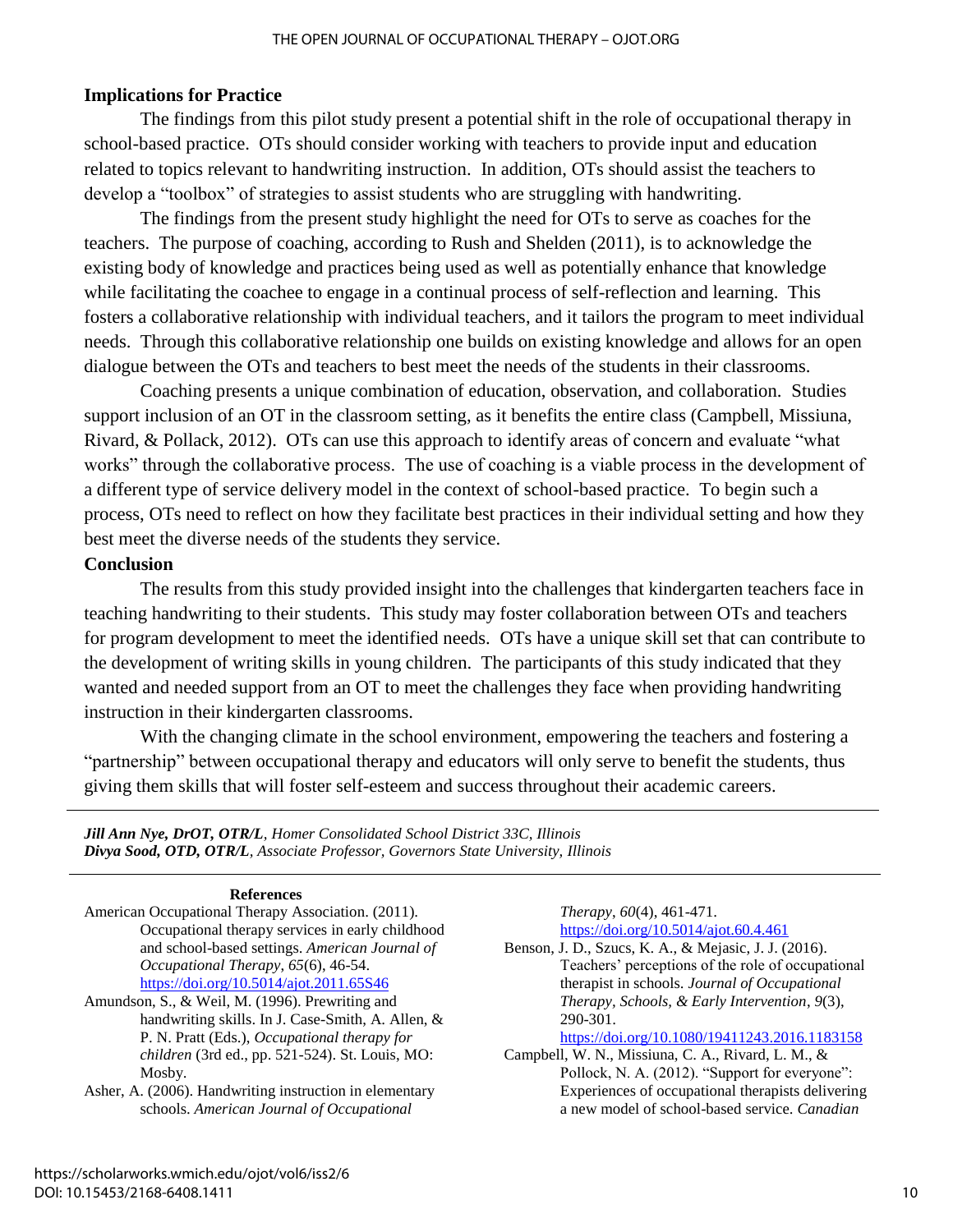*Journal of Occupational Therapy*, *79*(1), 51-59. <https://doi.org/10.2182/cjot.2012.79.1.7>

- Carpenter, C., & Suto, M. (2008). *Qualitative research for occupational and physical therapists: A practical guide.* Ames, IA: Blackwell Publishing Ltd.
- Chandler, B. (1994, December 15). The power of information: School-based practice survey results. *OT Week*, *18*, 24.
- Clark-Wentz, J. (1997). Improving students' handwriting. *OT Practice*, *2*(10), 29-33.
- Creswell, J. W. (2013). *Qualitative inquiry & research design: Choosing among five approaches* (3rd ed*.*)*.* Los Angeles, CA: SAGE Publications, Inc.

Daly, C. J., Kelley, G. T., & Krauss, A. (2003). Relationship between visual-motor integration and handwriting skills of children in kindergarten: A modified replication study. *American Journal of Occupational Therapy*, *57*(4), 459-462.

#### <https://doi.org/10.5014/ajot.57.4.459>

- Datchuk, S. (2015). Teaching handwriting to elementary students with learning disabilities. *Teaching Exceptional Children*, *48*(1), 19-27. <https://doi.org/10.1177/0040059915594782>
- Dinehart, L. H. (2014). Handwriting in early childhood education: Current research and future implications. *Journal of Early Childhood Literacy*, *15*(1), 97-118. <https://doi.org/10.1177/1468798414522825>
- Donoghue, M. (1975). *The child and the English language arts* (2nd ed.). Dubuque, IA: William C. Brown.
- Feder, K. P., & Majnemer, A. (2007). Handwriting development, competency, and intervention. *Developmental Medicine and Child Neurology*, *49*(4), 312-317. [https://doi.org/10.1111/j.1469-](https://doi.org/10.1111/j.1469-8749.2007.00312.x) [8749.2007.00312.x](https://doi.org/10.1111/j.1469-8749.2007.00312.x)
- Gallant, P. A. (2009). Kindergarten teachers speak out: "Too much, too soon, too fast!" *Reading Horizons*, *49*(3), 201-220. Retrieved from [http://scholarworks.wmich.edu/reading\\_horizons](http://scholarworks.wmich.edu/reading_horizons/) [/](http://scholarworks.wmich.edu/reading_horizons/)
- Gerde, H. K., Foster, T. D., & Skibbe, L. E. (2014). Beyond the pencil: Expanding the occupational therapists' role in helping young children to develop writing skills. *The Open Journal of Occupational Therapy*, *2*(1), Article 5. <https://doi.org/10.15453/2168-6408.1070>
- Graham, S., Harris, K., Mason, L., Fink-Chorzempa, B., Moran, S., & Saddler, B. (2008). How do primary grade teachers teach handwriting? A national survey. *Reading and Writing*, *21*(1-2), 49-69. [https://doi.org/10.1007/s11145-007-9064](https://doi.org/10.1007/s11145-007-9064-z) [z](https://doi.org/10.1007/s11145-007-9064-z)
- Guest, G., Namey, E., & Mitchell, M. (2013). *Collecting qualitative data: A field manual for applied*

*research.* Thousand Oaks, CA: SAGE Publications, Inc.

- Lamme, L. (1979). Handwriting in an early childhood curriculum. *Young Children*, *35*(1), 20-27. Retrieved from <http://www.jstor.org/stable/42642746>
- Landy, J. M., & Burridge, K. R. (1999). *Fine motor skills & handwriting activities for young children.* New York, NY: The Center for Applied Research in Education.
- Marr, D., Windsor, M., & Cermak, S. (2001). Handwriting readiness: Locatives and visuomotor skills in the kindergarten year. *Early Childhood Research & Practice*, *3*(1). Retrieved from<http://ecrp.illinois.edu/>
- Miles, M., & Huberman, A. (1994). *Qualitative data analysis: An expanded sourcebook*. Thousand Oaks, CA: SAGE Publications, Inc.
- Morris, M. (2013). Collaboration in schools: Perspectives of occupational therapist and teacher dyads. *Early Intervention and School: Special Interest Section Quarterly*, *20*(1), 1-4*.* Retrieved from [https://www.aota.org/practice/manage/sis/si](https://www.aota.org/practice/manage/sis/siss/eissis.aspx) [ss/eissis.aspx](https://www.aota.org/practice/manage/sis/siss/eissis.aspx)
- Ohl, A. M., Graze, H., Weber, K., Kenny, S., Salvatore, C., & Wagreich, S. (2013). Effectiveness of a 10 week Tier-1 response to intervention program in improving fine motor and visual-motor skills in general education kindergarten students. *American Journal of Occupational Therapy*, *67*(5), 507-514.

#### <http://doi.org/10.5014/ajot.2013.008110>

Olathe District Schools. *Where we stand on formal handwriting instruction in preschool.* Retrieved from

[http://teachers.olatheschools.com/mrichardsonhl](http://teachers.olatheschools.com/mrichardsonhlc/files/2009/07/Handwriting-Position-) [c/files/2009/07/Handwriting-Position-](http://teachers.olatheschools.com/mrichardsonhlc/files/2009/07/Handwriting-Position-)[Statement.pdf](http://teachers.olatheschools.com/mrichardsonhlc/files/2009/07/Handwriting-Position-)

Realizing Illinois. (2013). Frequently asked questions. Retrieved from

[https://www.isbe.net/documents/ccs\\_faq.pdf](https://www.isbe.net/documents/ccs_faq.pdf)

- Rush, D. D., & Shelden, M. L. (2011). *The early childhood coaching handbook.* Baltimore: Paul H. Brookes Publishing Company.
- Sayers, B. (2008). Collaboration in school settings: A critical appraisal of the topic. *Journal of Occupational Therapy, Schools, and Early Intervention*, *1*(2), 170-179. <https://doi.org/10.1080/19411240802384318>
- Schlagal, B. (2014). Best practices in spelling and handwriting. In S. Graham & J. Fitzgerald (Eds.), *Best practices in writing instruction* (pp. 257-283). New York, NY: Guilford Publications.
- Schneck, C. M., & Amundson, S. J. (2009). Prewriting and handwriting skills. In J. Case-Smith & J. C. O'Brien (Eds.), *Occupational therapy for*